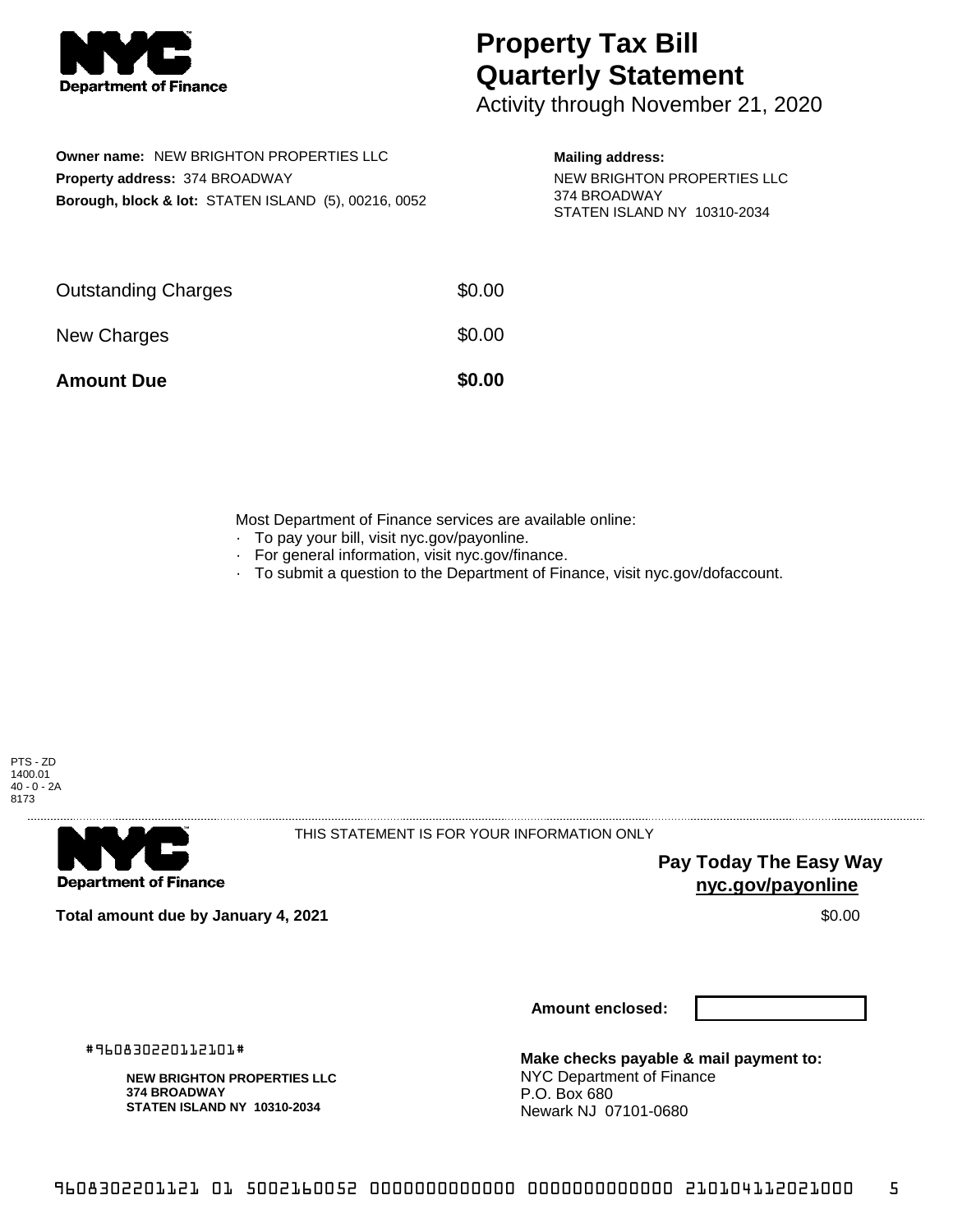

| <b>Previous Charges</b><br>Total previous charges including interest and payments |                      |                 | Amount<br>\$0.00               |
|-----------------------------------------------------------------------------------|----------------------|-----------------|--------------------------------|
|                                                                                   |                      |                 |                                |
| Finance-Property Tax<br><b>Adopted Tax Rate</b><br>Payment Adjusted               | 01/01/2021           | 01/01/2021      | \$0.00<br>$$-27.36$<br>\$27.36 |
| <b>Total current charges</b>                                                      |                      | \$0.00          |                                |
| <b>Tax Year Charges Remaining</b>                                                 | <b>Activity Date</b> | Due Date        | <b>Amount</b>                  |
| Finance-Property Tax<br>Adopted Tax Rate                                          |                      | 04/01/2021      | \$0.00<br>$$-27.36$            |
| <b>Early Payment Discount</b><br>Payment Adjusted                                 | 01/01/2021           | 04/01/2021      | \$0.27<br>\$27.09              |
| Total tax year charges remaining                                                  |                      |                 | \$0.00                         |
| <b>Overpayments/Credits</b>                                                       | <b>Activity Date</b> | <b>Due Date</b> | <b>Amount</b>                  |
| <b>Credit Balance</b>                                                             |                      | 07/01/2020      | $$-54.45$                      |
| Total overpayments/credits remaining on account                                   |                      |                 | \$54.45                        |

You must apply for a refund or a transfer of credits resulting from overpayments within six years of the date of **the overpayment or credit. Please note that overpayments and credits are automatically applied to unpaid taxes.**

## **Home banking payment instructions:**

- 1. **Log** into your bank or online bill pay website.
- 2. **Add** the new payee: NYC DOF Property Tax. Enter your account number, which is your boro, block and lot, as it appears here: 5-00216-0052 . You may also need to enter the address for the Department of Finance. The address is P.O. Box 680, Newark NJ 07101-0680.
- 3. **Schedule** your online payment using your checking or savings account.

## **Did Your Mailing Address Change?** If so, please visit us at **nyc.gov/changemailingaddress** or call **311.**

When you provide a check as payment, you authorize us either to use information from your check to make a one-time electronic fund transfer from your account or to process the payment as a check transaction.